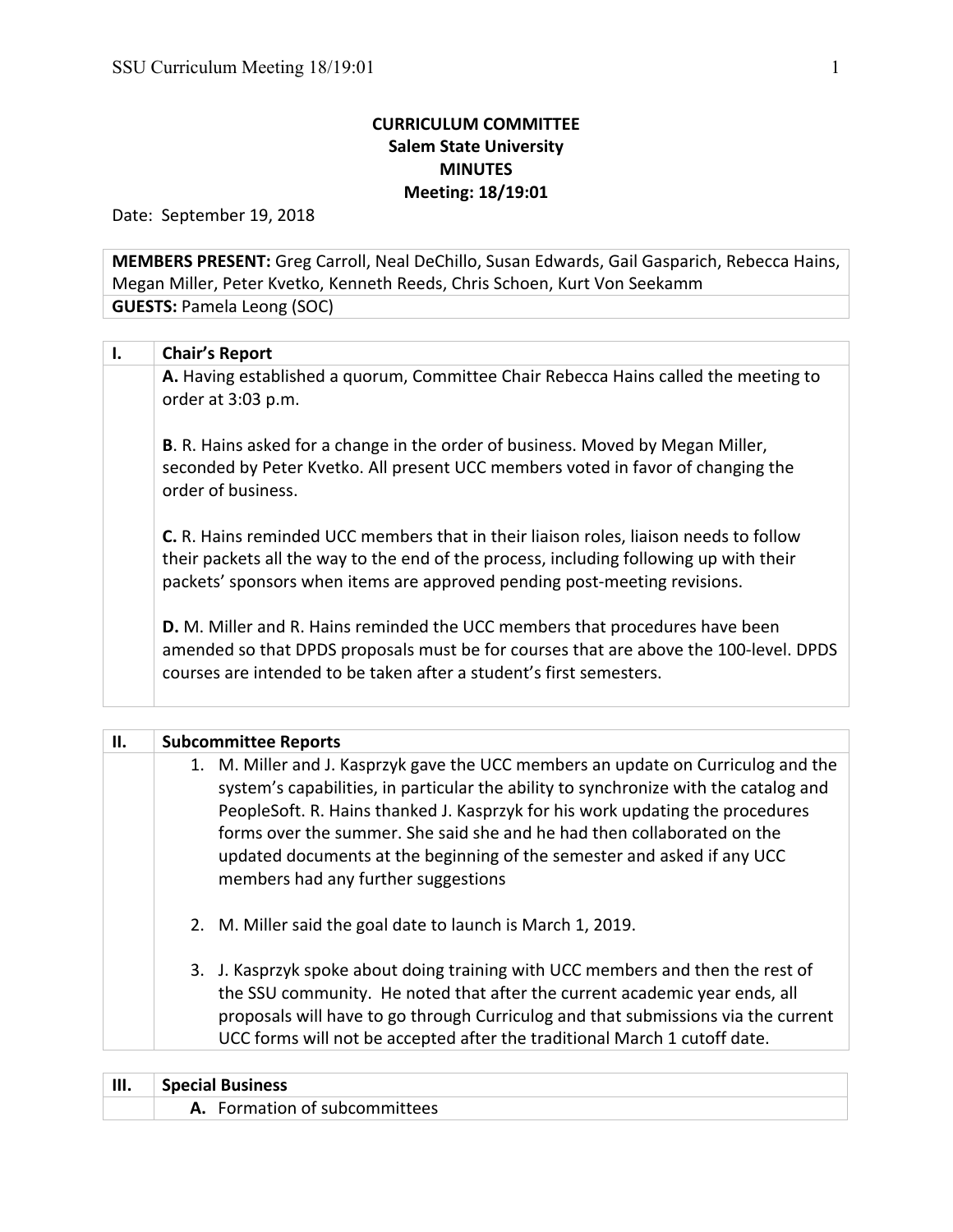|    | 1. For the benefit of new members and as a reminder to returning members, R.                                                                                                                                                                                                                |
|----|---------------------------------------------------------------------------------------------------------------------------------------------------------------------------------------------------------------------------------------------------------------------------------------------|
|    | Hains explained the subcommittees and their purpose and function.                                                                                                                                                                                                                           |
|    | 2. The membership for the Gen Ed Advisory subcommittees is as follows:                                                                                                                                                                                                                      |
|    | FYS, WI/WII/WIII: C. Schoen, L. Fletcher                                                                                                                                                                                                                                                    |
|    | CEA, OC, PGR: P. Kvetko, M. Miller<br>CS, HP, WC: S. Edwards, K. Reeds. K. von Seekamm                                                                                                                                                                                                      |
|    | DPDS: G. Carroll, S. Mokoro                                                                                                                                                                                                                                                                 |
|    | QR, SR, SRL: N. DeChillo, J. Kasprzyk                                                                                                                                                                                                                                                       |
|    | BS, BA to MA: G. Gasparich, M. Miller                                                                                                                                                                                                                                                       |
|    | R. Hains noted that she will solicit ad hoc subcommittee members from the<br>campus community.                                                                                                                                                                                              |
|    | B. Review and approval of 2018-2019 curriculum forms                                                                                                                                                                                                                                        |
|    | 1. R. Hains called for a motion to approve the curriculum forms as drafted. C. Schoen<br>made the motion. M. Miller seconded the motion.                                                                                                                                                    |
|    | 2. M. Miller proposed that the new course, delete course, and change in course<br>forms ask sponsors to detail how relevant flowsheets will be impacted by the course<br>proposal and offer instructions in order to minimize some of the previously-required<br>accompanying paperwork.    |
|    | If the new, deleted, or changed course is going to be newly added to or removed from<br>any existing flowsheet(s), and/or if a change in course credit is involved, the new or<br>changed course proposal must be accompanied by a Change in Flowsheet form<br>for each affected flowsheet. |
|    | Changes to electives relevant to a flowsheet but not explicitly listed on the<br>flowsheet will not require a Change in Flowsheet form - the nature of the impact on the<br>flowsheet must be explicitly and precisely included in the notes.                                               |
|    | 1. R. Hains called for a vote. All UCC members present voted to approve the<br>curriculum forms as amended.                                                                                                                                                                                 |
|    | C. Review and approval of 2018-2019 committee procedures                                                                                                                                                                                                                                    |
|    | 1. R. Hains thanked J. Kasprzyk for his work updating the procedures forms over<br>the summer. She said she and he collaborated on the updated documents at<br>the beginning of the semester and made some revisions, and asked if any UCC<br>members had any further suggestions.          |
| 2. | The committee had a conversation about the corrective change process.                                                                                                                                                                                                                       |